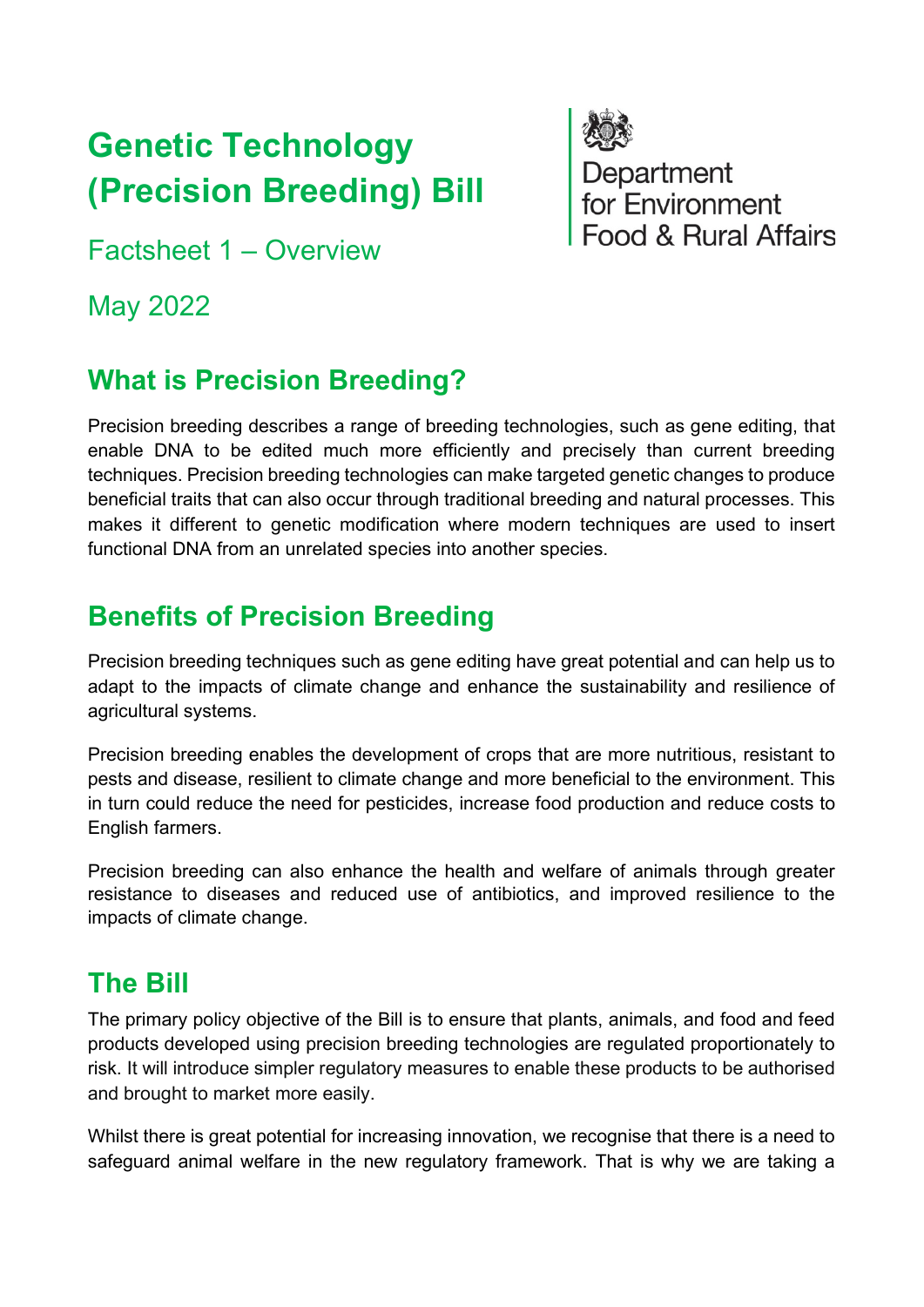stepwise approach, enabling commercial use of precision breeding technologies with plants first followed by animals later.

The four key policy changes are to:

- *1.* Remove plants and animals produced through precision breeding technologies from regulatory requirements applicable to the environmental release and marketing of GMOs (Genetically Modified Organisms),
- *2.* Introduce two notification systems; one for precision bred organisms used for research purposes and the other for marketing purposes. The information collected will be published on a public register on GOV.UK.
- *3.* Establish a proportionate regulatory system for precision bred animals to ensure animal welfare is safeguarded. We will not be introducing changes to the regulations for animals until this system is in place.
- *4.* Establish a new science-based authorisation process for food and feed products developed using precision bred organisms.

#### **Rationale for Change**

The UK is at the leading edge of genetics and genomics research, and we want UK researchers and commercial breeders to be at the forefront of exploring what these technologies have to offer. We want to harness the benefits of these technologies to develop, amongst other things, crops that are more nutritious, more productive and less reliant on pesticides and to develop animals that are more resistant to disease.

We want to drive UK innovation and investment to help make a positive impact on the food system and generate wider benefits into the UK economy. Unlocking innovation in precision breeding will also see us take a step forward towards the goal set out by the Prime Minister for us to become a 'science superpower' by 2030.

Currently, regulations controlling the use of GMOs in the UK apply to all organisms generated using genetic technologies, including precision breeding approaches such as gene editing. This means that regulations relating to GMOs are defined by the technologies used to generate them, rather than by their characteristics and risk to human health or to the environment.

The current legislation, most of which derives from retained European Union (EU) law, is over 30 years old and has not kept pace with scientific developments and our increased knowledge of the environmental impacts associated with precision breeding technologies. Advice from the independent scientific committee ACRE is that precision bred organisms pose no greater risk than their traditionally bred or naturally arising counterparts. Leaving the EU has provided the UK with the opportunity to adopt a more science based and proportionate approach to the regulation of such organisms.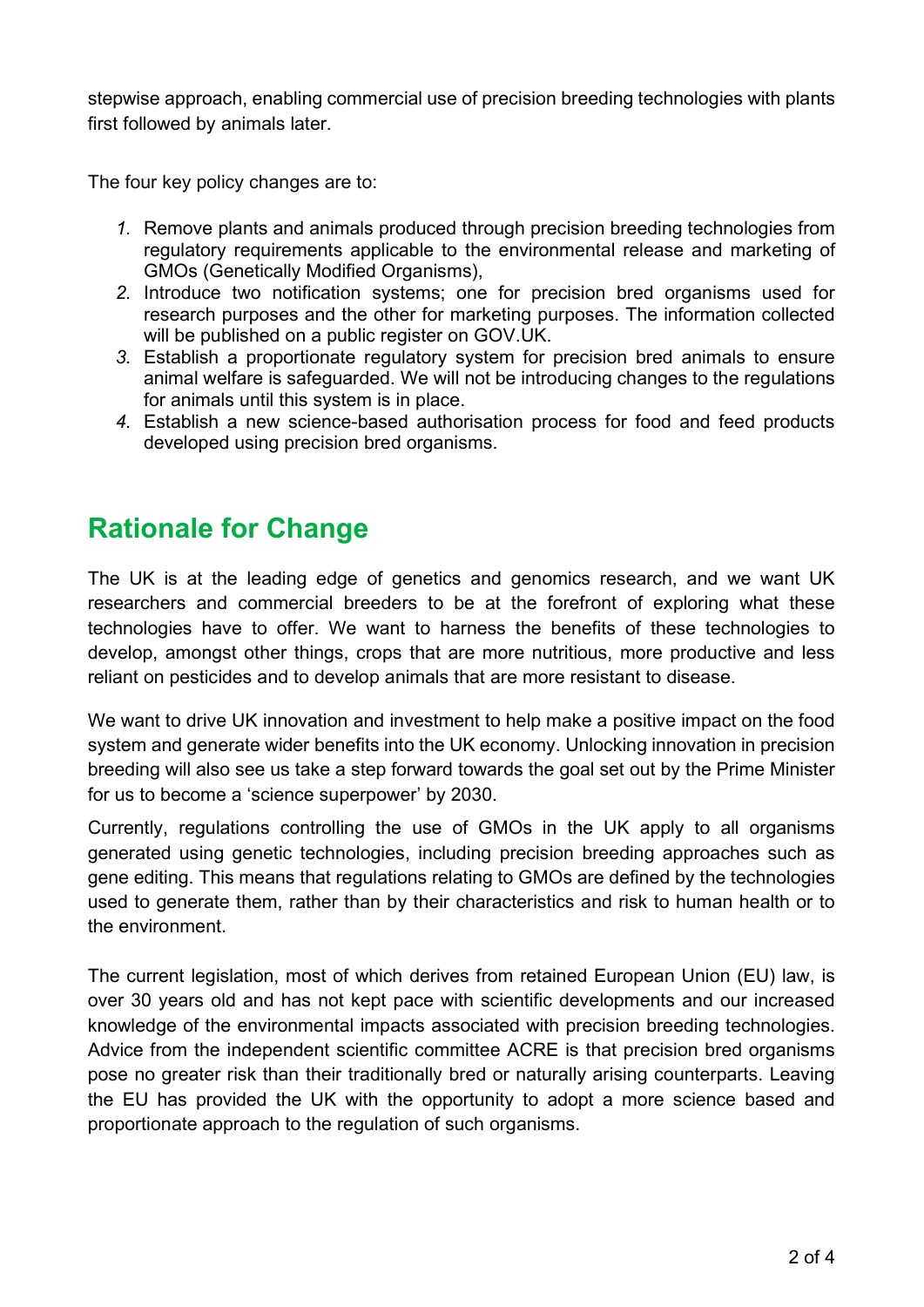# **Territorial Scope**

The territorial scope of the Bill is England only. The regulation of the production, release into the environment and marketing of precision bred plants and animals, and food and feed derived from them, is devolved. Currently, both the Scottish Government and Welsh Government wish for precision bred organisms to continue to be regulated as GMOs in their territories.

## **Trade**

Developing a more proportionate and science-based approach will align us with many other countries that have considered, or are in the process of considering, whether to regulate precision bred organisms differently from GMOs. For example, Argentina, Brazil, Canada, Japan, and the US have taken a different approach to the EU in deciding that organisms that could have been produced by traditional breeding techniques are not to be regulated as GMOs.

In 2018, 13 countries issued a joint statement to the World Trade Organisation, stating that governments should "avoid arbitrary and unjustifiable distinctions" between those crops developed through precision breeding technologies, such as gene editing, and those developed through conventional breeding. Since then, the international regulatory environment for precision bred products has rapidly evolved and products derived through precision breeding have begun to enter the global market.

The measures in this Bill could help facilitate greater trade with countries that currently, or are planning to, make use of precision breeding technologies. As a result, this Bill would enable the creation of potential new export markets for UK-based producers. It could also lead to a greater willingness of companies to invest and sell products in the UK relative to the EU due to the creation of a more favourable regulatory environment.

The EU currently regulate the use of all genetic technologies such as precision breeding as GMOs. This means any precision bred products entering the EU from Great Britain will need to be authorised and labelled as GMOs.

However, a recent EU study<sup>[1](#page-2-0)</sup> on the status of New Genomic Techniques questioned whether current EU regulations are fit for purpose. The European Commission has responded by launching a public consultation on the future regulation of gene editing techniques in EU crop production, with the intention of introducing proposals for a new legal framework in 2023.

<span id="page-2-0"></span><sup>1</sup> [EC study on new genomic techniques \(europa.eu\)](https://ec.europa.eu/food/plants/genetically-modified-organisms/new-techniques-biotechnology/ec-study-new-genomic-techniques_en)